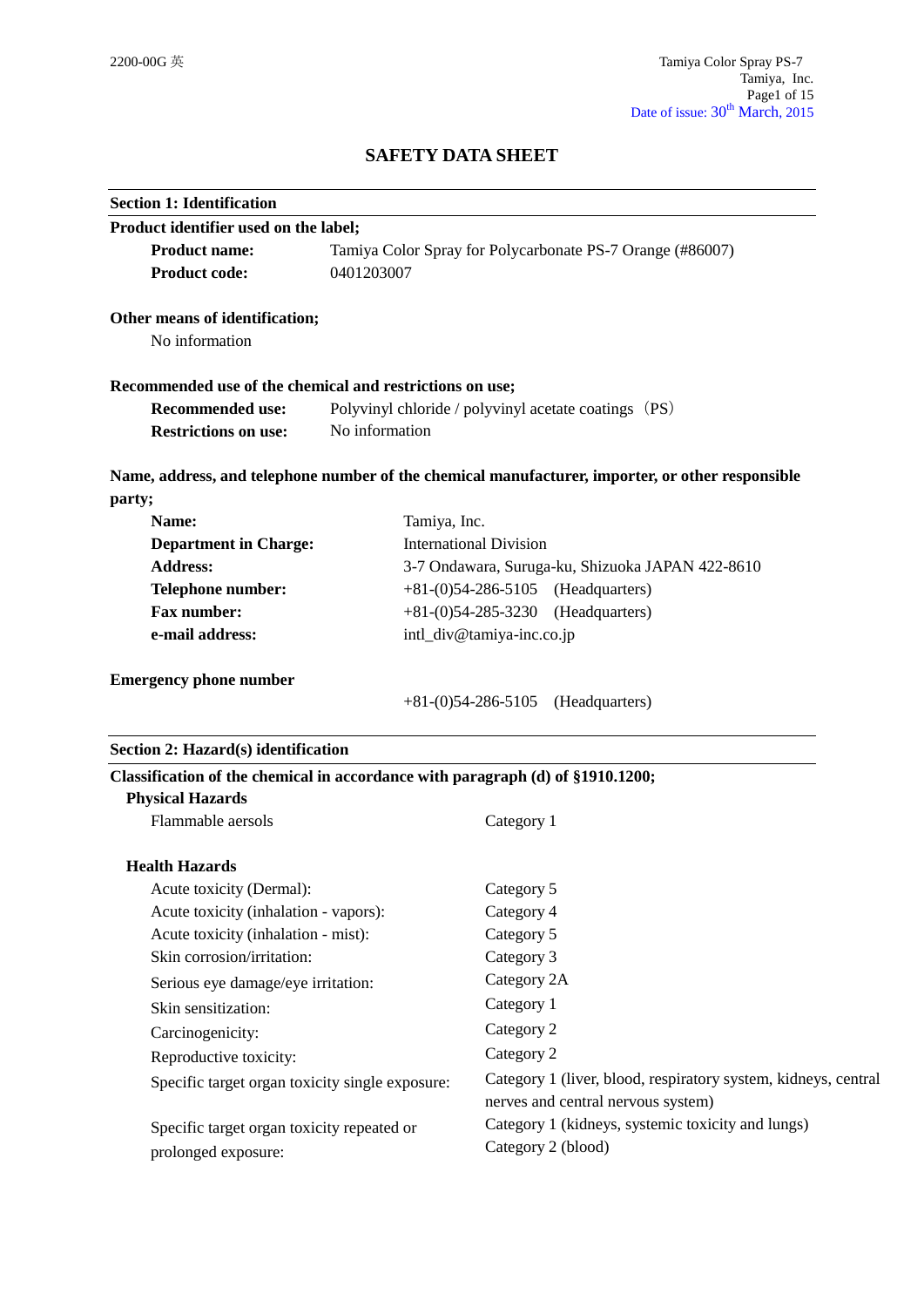## **Environmental Hazards**

Hazardous to the aquatic environment (acute) Category 3

#### **Other Hazards**

Contact of liquefied gas with skin may cause frostbite.

## **Signal word, hazard statement(s), symbol(s) and precautionary statement(s) in accordance with paragraph (f) of §1910.1200;**

#### **Symbol(s)**



**Signal word Danger Hazard Sta** 

| <b>Hazard Statement(s)</b>        | H222: Extremely flammable aerosol                             |
|-----------------------------------|---------------------------------------------------------------|
|                                   | H229: Pressurized container: may burst if heated              |
|                                   | H313: May be harmful in contact with skin                     |
|                                   | H316 Causes mild skin irritation                              |
|                                   | H317: May cause an allergic skin reaction                     |
|                                   | H319: Causes serious eye irritation                           |
|                                   | H332: Harmful if inhaled                                      |
|                                   | H333: May be harmful if inhaled                               |
|                                   | H351: Suspected of causing cancer                             |
|                                   | H361: Suspected of damaging fertility or the unborn child     |
|                                   | H370: Causes damage to organs (liver, blood, respiratory      |
|                                   | system, kidneys, central nerves and central nervous system)   |
|                                   | H372: Causes damage to organs (kidneys, systemic toxicity     |
|                                   | and lungs) through prolonged or repeated exposure             |
|                                   | H373: May cause damage to organs (blood) through              |
|                                   | prolonged or repeated exposure                                |
|                                   | H402: Harmful to aquatic life                                 |
| <b>Precautionary Statement(s)</b> |                                                               |
| [Prevention]                      | P201: Obtain special instructions before use.                 |
|                                   | P202: Do not handle until all safety precautions have been    |
|                                   | read and understood.                                          |
|                                   | P210: Keep away from heat/sparks/open flames/hot surfaces. -  |
|                                   | No smoking.                                                   |
|                                   | P211: Do not spray on an open flame or other ignition source. |
|                                   | P233: Keep container tightly closed.                          |
|                                   | P240: Ground/bond container and receiving equipment.          |
|                                   | P241: Use explosion-proof electrical/ventilating/             |
|                                   | lighting/equipment.                                           |
|                                   | P242: Use only non-sparking tools.                            |
|                                   | P243: Take precautionary measures against static discharge.   |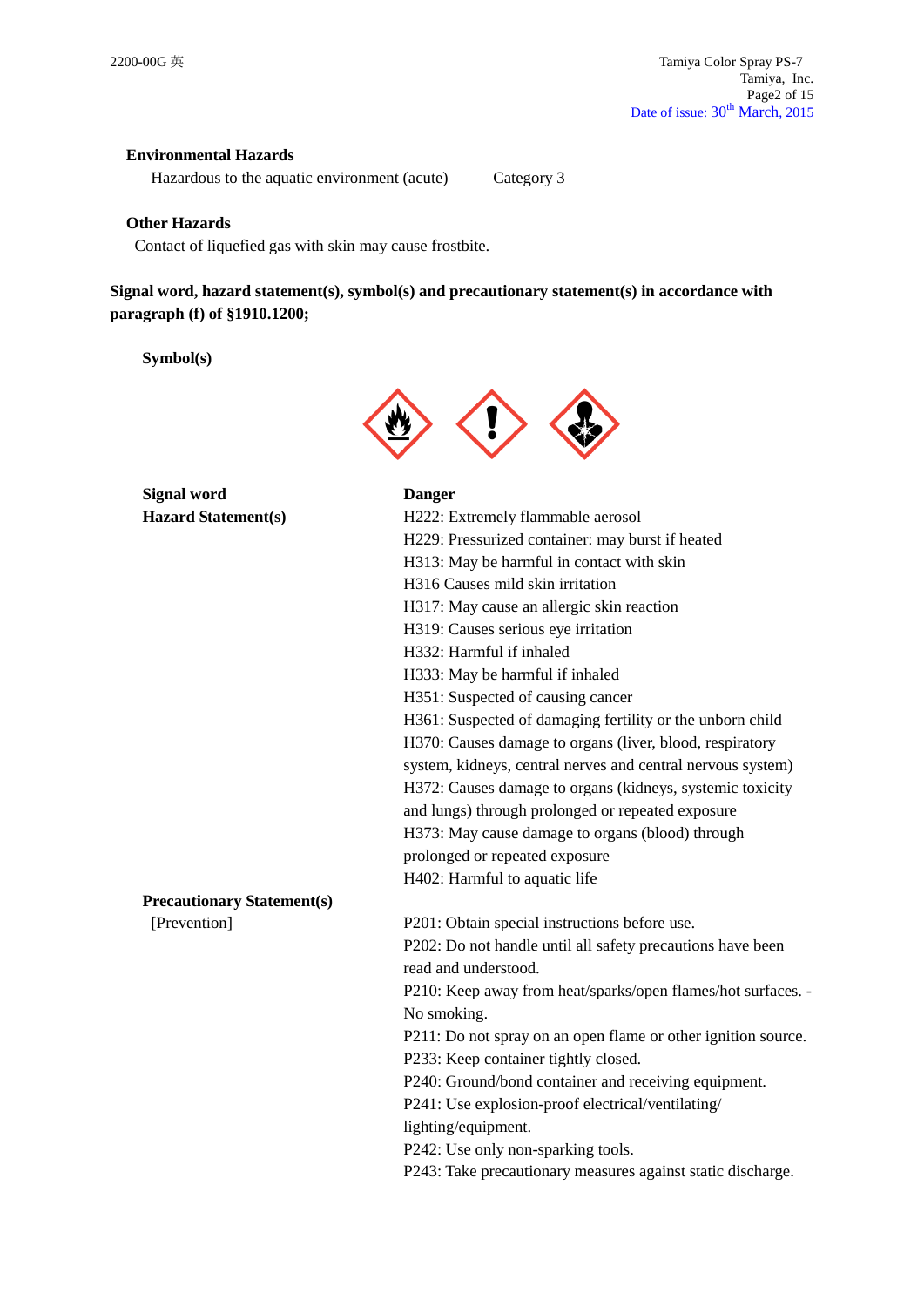|                      | Date of issue: 30 March, 2015                                       |
|----------------------|---------------------------------------------------------------------|
|                      | P251: Pressurized container: Do not pierce or burn, even after      |
|                      | use.                                                                |
|                      | P260: Do not breathe dust/fume/gas/mist/ vapors/spray.              |
|                      | P264: Wash hands thoroughly after handling.                         |
|                      | P270: Do not eat, drink or smoke when using this product.           |
|                      | P271: Use only outdoors or in a well-ventilated area.               |
|                      | P272: Contaminated work clothing must not be allowed out of         |
|                      | the workplace.                                                      |
|                      | P273: Avoid release to the environment.                             |
|                      | P280: Wear protective gloves/protective clothing/eye                |
|                      | protection/face protection.                                         |
| [Emergency response] | P302+P352: If on skin: Wash with plenty of water.                   |
|                      | P303+P361+P353: If on skin (or hair): Take off immediately          |
|                      | all contaminated clothing. Rinse skin with water/shower.            |
|                      | P304+P340: If inhaled: Remove person to fresh air and keep          |
|                      | comfortable for breathing.                                          |
|                      | P305+P351+P338: If in eyes: Rinse cautiously with water for         |
|                      | several minutes. Remove contact lenses, if present and easy to      |
|                      |                                                                     |
|                      | do. Continue rinsing.                                               |
|                      | P308+P311: If exposed or concerned: Call a poison<br>center/doctor. |
|                      |                                                                     |
|                      | P308+P313: If exposed or concerned: Get medical                     |
|                      | advice/attention.                                                   |
|                      | P312: Call a poison center/doctor/if you feel unwell.               |
|                      | P314: Get medical advice/attention if you feel unwell.              |
|                      | P333+P313: If skin irritation or rash occurs: Get medical           |
|                      | advice/attention.                                                   |
|                      | P337+P313: If eye irritation persists: Get medical                  |
|                      | advice/attention.                                                   |
|                      | P363: Wash contaminated clothing before reuse.                      |
|                      | P370+P378: In case of fire: Use suitable extinguishing media        |
|                      | to extinguish.                                                      |
| [Storage]            | P403+P235: Store in a well-ventilated place. Keep cool.             |
|                      | P405: Store locked up.                                              |
|                      | P410+P412: Protect from sunlight. Do not expose to                  |
|                      | temperatures exceeding 40°C/104 °F.                                 |
| [Disposal]           | P501: Dispose of contents/container in accordance with              |
|                      | local/regional/national/international regulations.                  |

## **Description of any hazards not otherwise classified;**

No information

# **Ingredient with unknown acute toxicity in the mixture**

5 - 10 % of the mixture consists of ingredients of unknown acute toxicity.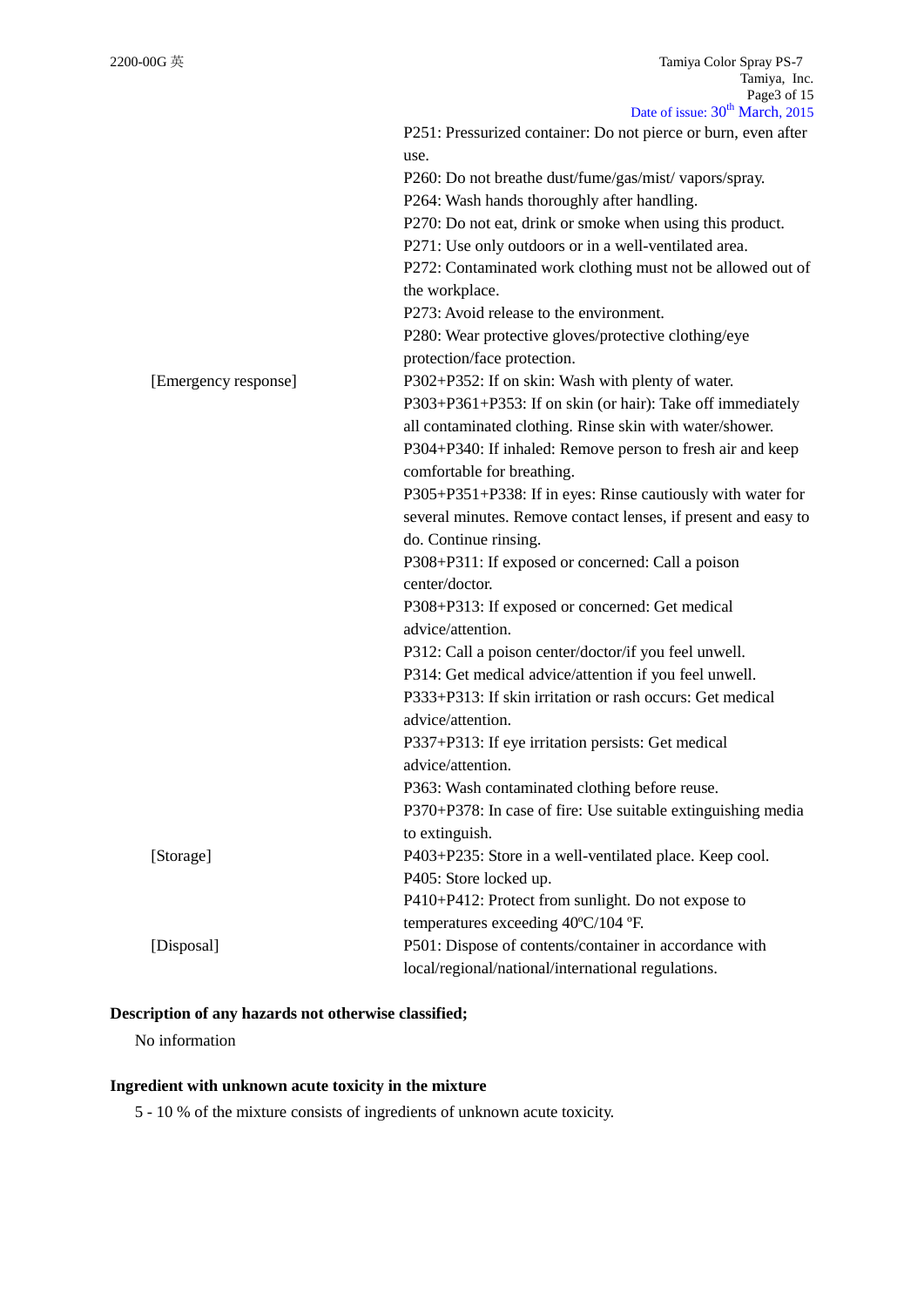| <b>Compositions (contents of the product)</b> |                    |                                                      |                  |
|-----------------------------------------------|--------------------|------------------------------------------------------|------------------|
| Chemical name                                 | CAS No.            | Concentration/<br>concentration<br>ranges (wt $\%$ ) | Chemical Formula |
| Polyvinyl                                     |                    |                                                      |                  |
| chloride-polyvinyl                            |                    | $5 - 10$                                             |                  |
| acetate                                       |                    |                                                      |                  |
| Butyl acetate                                 | 123-86-4           | $5 - 10$                                             | $C_6H_{12}O_2$   |
| iso-Butyl acetate                             | $110-19-0$         | $5 - 10$                                             | $C_6H_{12}O_2$   |
| Methyl isobutyl ketone                        | $108 - 10 - 1$     | $5 - 15$                                             | $C_6H_{12}O$     |
| Ethylene glycol<br>mono- $n$ -butyl ether     | 111-76-2           | $1 - 5$                                              | $C_6H_{14}O_2$   |
| iso-Butyl alcohol                             | 78-83-1            | $1 - 5$                                              | $C_4H_{10}O$     |
| Acetone                                       | $67 - 64 - 1$      | $5 - 15$                                             | $C_3H_6O$        |
| Cyclohexanone                                 | 108-94-1           | $\leq$ 1                                             | $C_6H_{10}O$     |
| Diacetone alcohol                             | 123-42-2           | $1 - 5$                                              | $C_6H_{12}O_2$   |
| Vinyl acetate                                 | 108-05-4           | 0.4                                                  | $C_4H_6O$        |
| Other pigment<br>(Titanium Oxide(IV)          | $(13463 - 67 - 7)$ | $1 - 5$                                              | TiO <sub>2</sub> |
| Other ingredients                             |                    | $1 - 5$                                              | Ē,               |
| Dimethyl ether<br>(as propellant)             | 115-10-6           | $40 - 50$                                            | $C_2H_6O$        |

## **Section 3: Composition/information on ingredients**

# **Necessary first-aid measures by relevant routes of exposure;** IF INHALED If inhaled a large volume of vapor or gases, immediately remove victim to fresh air and keep patient at rest and warm. If not breathing or breathing is weakened, give artificial respiration. If you feel unwell after inhaling vapor or gases, keep at rest under fresh air and get medical advice/attention. IF ON SKIN Wipe off with a dry cloth then wash the contaminated area with soap and water. Take off immediately all contaminated clothing. Wash contaminated area with plenty of soap and water. If exposed to the solvent to the whole body, wash thoroughly by taking a bath or shower. When suffering from frostbite due to contact with the liquefied gas, rinse skin with plenty of regular/warm water without taking off clothes.

IF IN EYES

**Section 4: First-aid measures**

| advice/attention.                                          |
|------------------------------------------------------------|
| Rinse cautiously with water for several minutes.           |
| Remove contact lenses, if present and easy to do. Continue |
| rinsing.                                                   |

If appearance changes or pain occur, get medical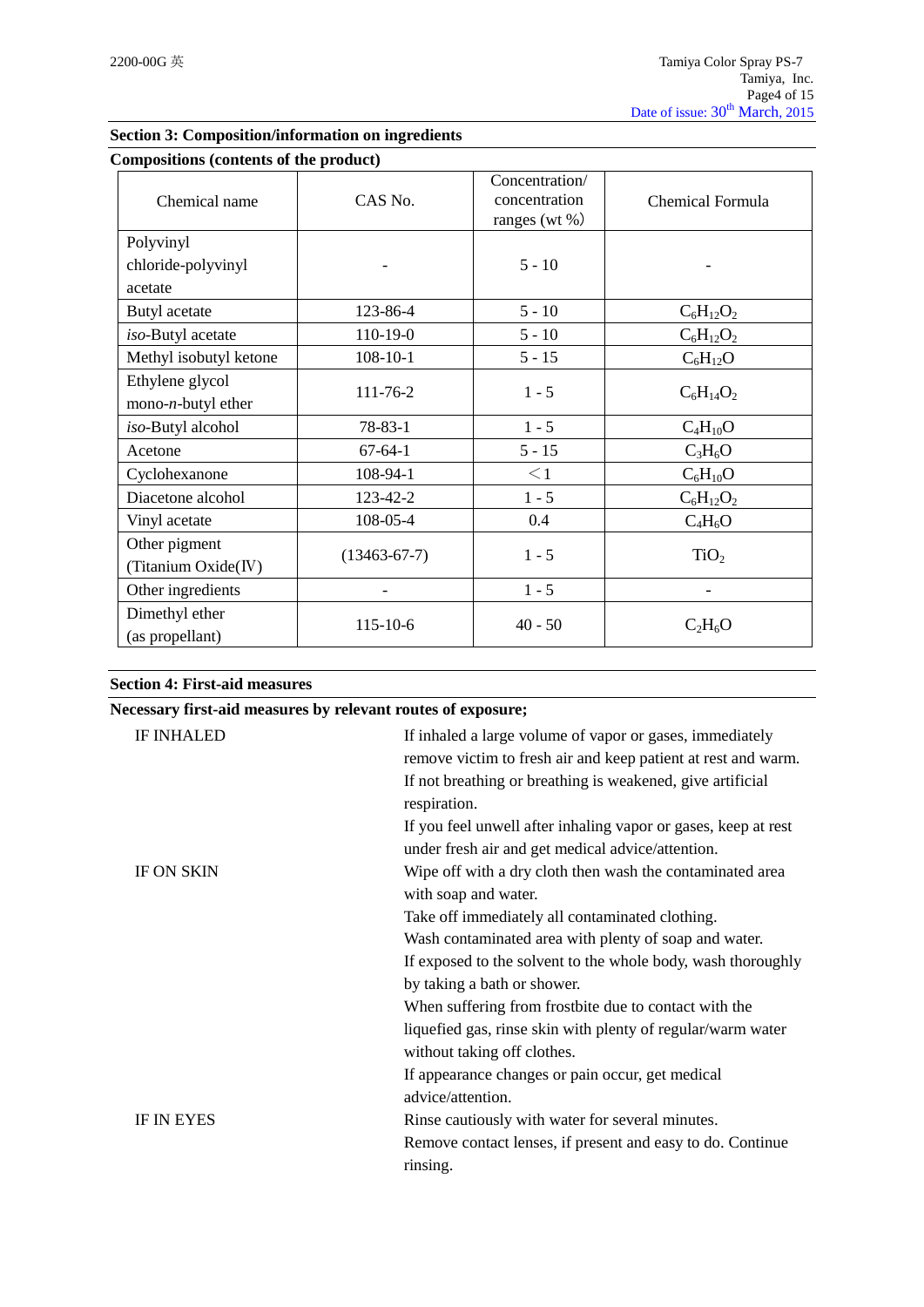2200-00G 英 Tamiya Color Spray PS-7 Tamiya, Inc. Page5 of 15 Date of issue:  $30^{th}$  March, 2015

If pain continues, immediately get medical advice/attention.

IF SWALLOWED As this product is volatile, vomiting may increase risk. Immediately get medical advice/attention. Wash mouth out thoroughly with water. If unconscious, do not give anything by mouth.

#### **Most important symptoms/effects, acute and delayed;**

May cause an allergic skin reaction.

Causes serious eye irritation.

Harmful if inhaled.

Suspected of causing cancer.

Suspected of damaging fertility or the unborn child.

Causes damage to organs.

Causes damage to organs through prolonged or repeated exposure.

May cause damage to organs through prolonged or repeated exposure.

#### **Indication of immediate medical attention and special treatment needed, if necessary;**

No information

#### **Section 5: Fire-fighting measures**

## **Suitable (and unsuitable) extinguishing media;**

#### **Suitable extinguishing media:**

Keep away from aerosol products that might explode when exposed to high temperatures.

Do not use water.

In case of a small-scale fire: dry chemical powder, carbon dioxide or alcohol resistance foam. In case of a large-scale fire: carbon dioxide, fire foam, dry chemical powder or dry sand.

#### **Unsuitable extinguishing media**

Direct water

#### **Specific hazards arising from the chemical;**

Aerosol containers may explode in fire. Content is highly flammable combustible liquid.

#### **Special protective equipment and precautions for fire-fighters;**

Immediately extinguish a fire with fire extinguisher.

Use the specified fire extinguisher.

Immediately remove nearby flammable materials.

Take action from windward. Avoid breathing toxic gases (e.g.  $CO$ ,  $NO<sub>x</sub>$ ).

Ensure to wear suitable protective equipment (e.g. heat resistant protective clothing, protective glasses and self-contained compressed air breathing apparatus) in firefighting.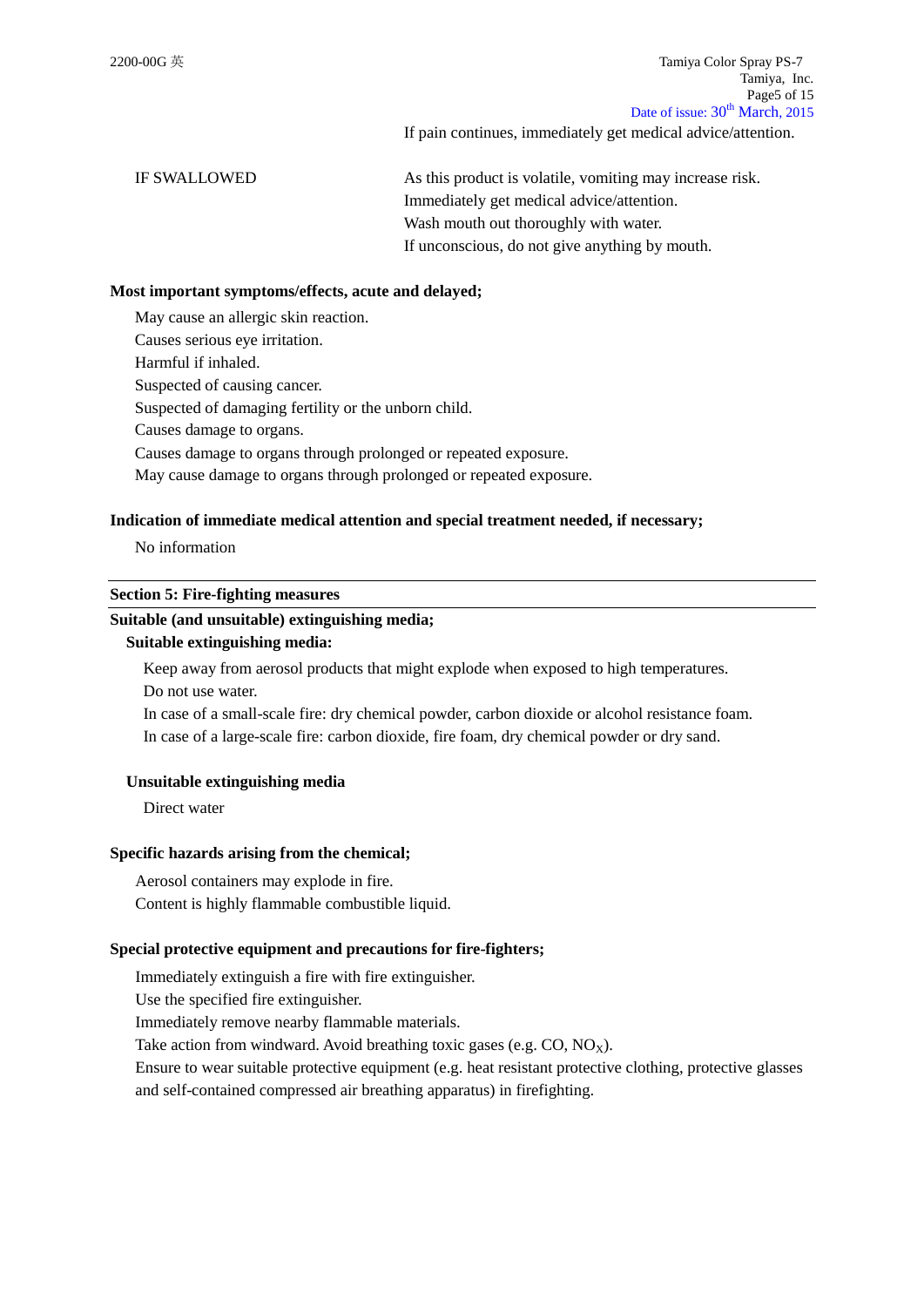#### **Section 6: Accidental release measures**

#### **Personal precautions, protective equipment, and emergency procedures;**

Appropriate protective equipment must be worn when handling spill of this material.

May cause organic solvent poisoning.

Hazardous to human health. This product has risk of acute or chronic effects.

Before taking any measures in the event of gas leakage (blowout), approach the spot from the windward side to empty out the gas container, with the leaking area facing upward.

Quickly remove ignition sources, high temperature materials or combustible materials from the surrounding. Evacuate people downwind from the fire. Keep out except responsible personnel.

Set up dry chemical powder or fire foam in preparation for ignition.

Pick up the gas container using tools made from materials that avoid impact/static-induced sparks (anti-spark).

Ventilate confined spaces before entering.

Wear suitable protective equipment (e.g. gloves, protective mask, apron and goggle).

Avoid release into the environment because spilled product may cause local effects.

In case of a small amount of spill, collect spilled product by absorbing in dry sand or sawdust and followed by placing it in a waste container.

If case of large amounts, prevent leakage and enclose by embankment.

Collect leakage into a closed container and then move to safe place.

Do not allow leakage to enter drains or sewers.

Dispose of contaminants or wastes in accordance with applicable laws and regulations.

#### **Methods and materials for containment and cleaning up;**

Immediately remove ignition sources nearby, and set up dry chemical powder or fire foam in preparation for ignition.

Do not walk over leaked materials more than necessary.

Use non-sparking tools.

#### **Section 7: Handling and storage**

### **Precautions for safe handling**

## **Protective measures:**

Install appropriate equipment and wear suitable protective apparatus described in "Section 8: Exposure controls/personal protection".

For protection against static electricity, grounding all equipment and use explosion proof (increased safety type) electric apparatus. Take necessary measures against static electricity. Wear electro conductive work clothes and shoes.

Use anti-spark tools.

Handle the product in a well-ventilated area and accordingly store in a closed container.

If used in a closed place, install sufficient local ventilation equipment and wear suitable protective equipments during work.

Do not handle until all safety precautions have been read and understood.

Wear protective equipment to prevent from exposure.

Do not use fire, spark or high temperature materials around the product.

Do not spray on an open flame.

Containers may burst when exposed to high temperatures.

When transporting, avoid making impacts on container or handling violently. Load so that falling,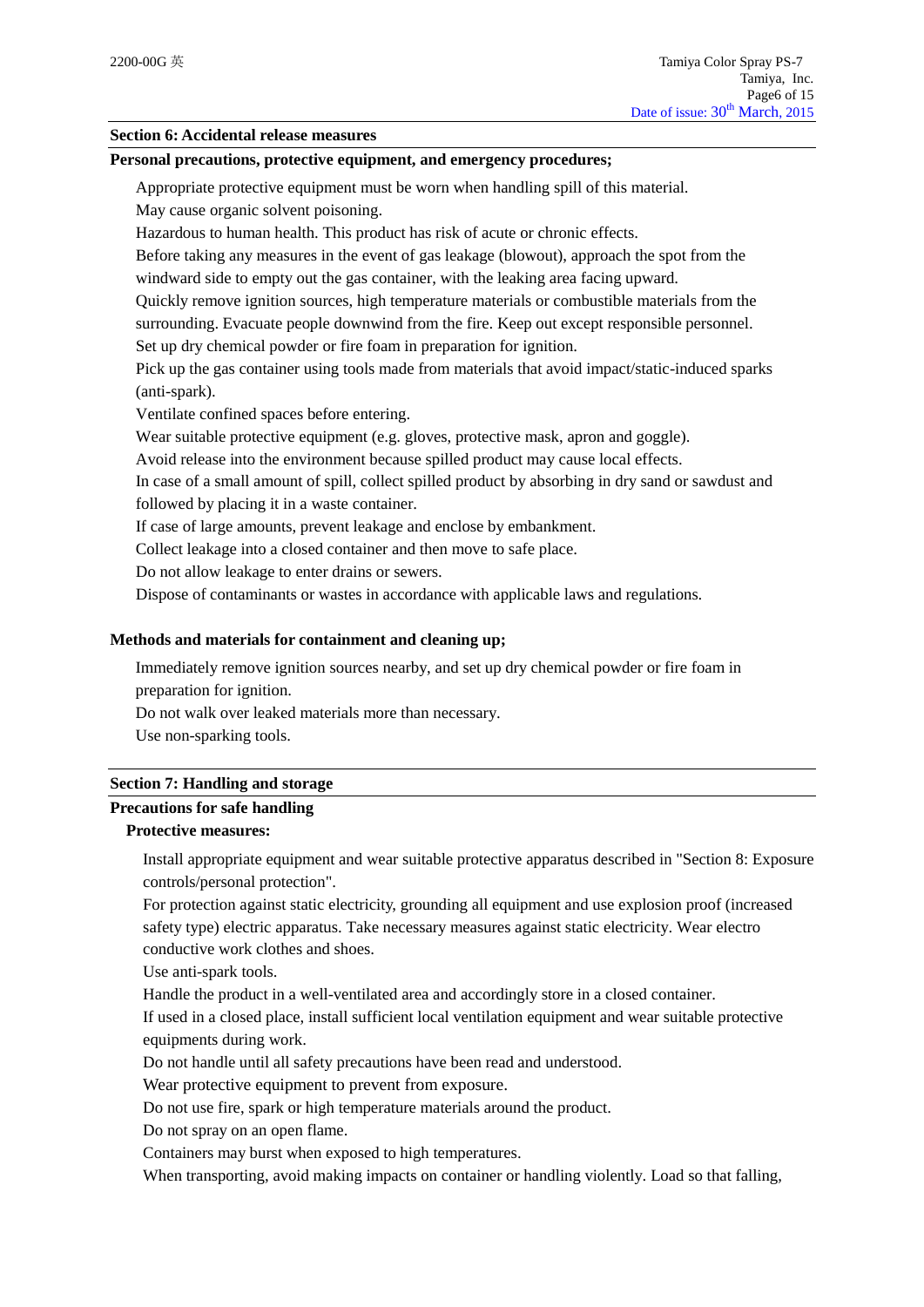dropping off or damage will not occur.

Wear suitable protective equipment to avoid contact with skin, mucosa, clothing, or eyes. Do not contact, inhale or swallow this product.

Use only outdoors or in a well-ventilated area.

#### **Advice on general occupational hygiene:**

Wash hands thoroughly after handling.

#### **Conditions for safe storage, including any incompatibilities**

#### **Technical measures:**

In the storage area, install adequate light and ventilation systems to handle hazardous materials. Take precautionary measures against static discharge.

#### **Incompatible materials:**

Strong oxidizers and strong alkali

#### **Conditions for safe storage:**

Keep out of reach of children. Keep away from direct sunlight and store in a well ventilated place. Because gas may leak or blow out from a rusted container, avoid storing this product in high-humidity environments near water sources.

Keep away from sources of ignition or heat.

Do not put this product at place over 40°C.

Electrical equipment used in the storage area must be explosion- proof and grounded.

#### **Packing material:**

Use the packaging container in accordance with regulations.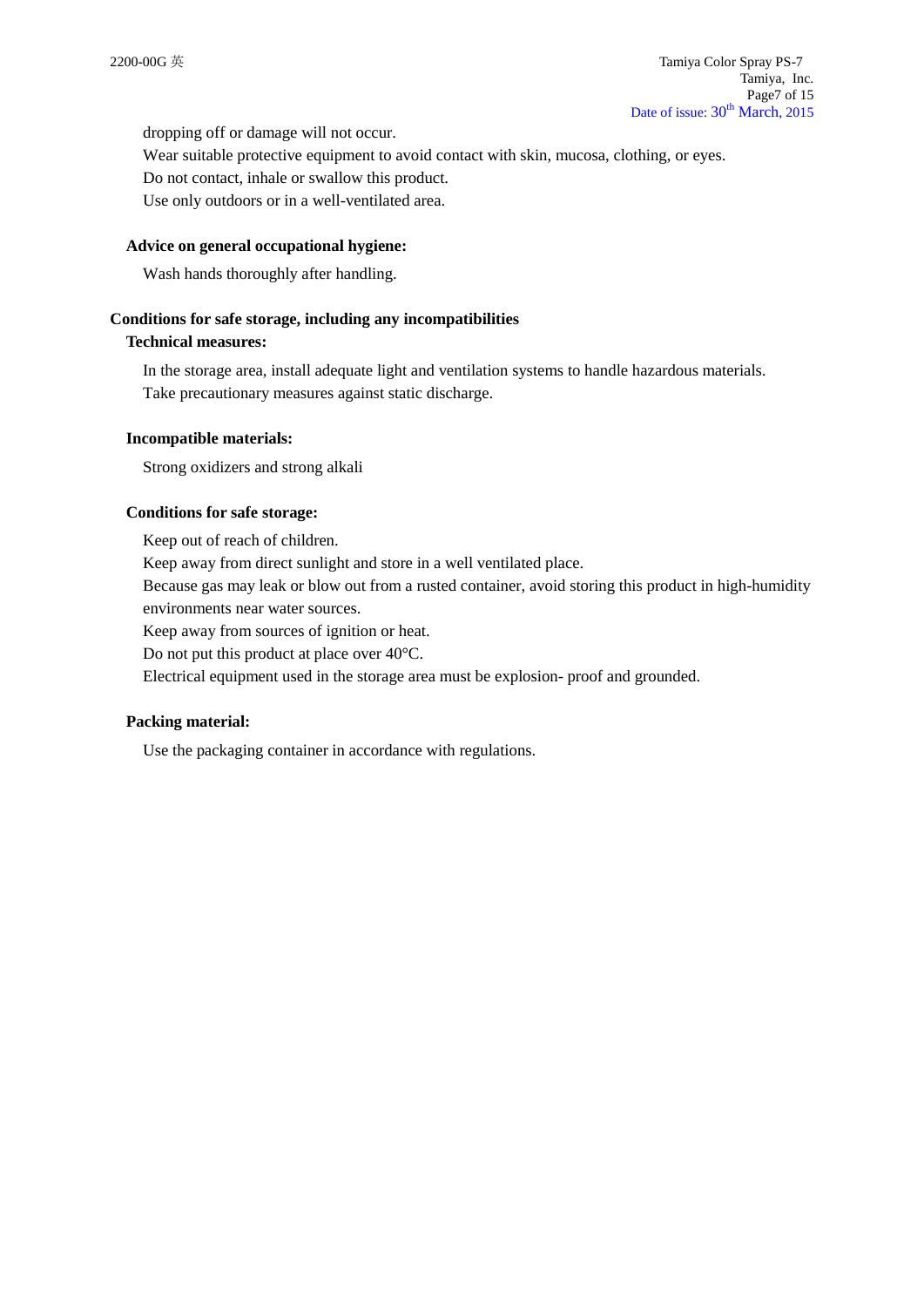|  |  | Section 8: Exposure controls/personal protection |  |  |
|--|--|--------------------------------------------------|--|--|
|--|--|--------------------------------------------------|--|--|

| <b>Occupational Exposure Limits;</b> |                                                                |
|--------------------------------------|----------------------------------------------------------------|
| <b>OSHA PEL</b>                      | 150 ppm, 710 mg/m <sup>3</sup> ( <i>n</i> -Butyl acetate)      |
|                                      | 150 ppm, 700 mg/m <sup>3</sup> (Isobutyl acetate)              |
|                                      | 100 ppm, 307 mg/m <sup>3</sup> (Methyl isobutyl ketone         |
|                                      | (Hexone))                                                      |
|                                      | 50 ppm, 240 mg/m <sup>3</sup> (2-Butoxyethanol (EGBE))         |
|                                      | 100 ppm, 300 mg/m <sup>3</sup> (Isobutanol (Isobutyl alcohol)) |
|                                      | 1,000 ppm, 2,400 mg/m <sup>3</sup> (Acetone)                   |
|                                      | 50 ppm, 200 mg/m <sup>3</sup> (Cyclohexanone)                  |
|                                      | 50 ppm, 240 mg/m <sup>3</sup> (Diacetone alcohol               |
|                                      | (5-Hydroxy-4-methyl-2-pentanone))                              |
|                                      | 10 ppm, 30 mg/m <sup>3</sup> (Vinyl acetate)                   |
|                                      | $15 \text{ mg/m}^3$ (Total dust) (Titanium dioxide)            |
| ACGIH TLV-TWA (2014)                 | 150 ppm, 713 mg/m <sup>3</sup> ( <i>n</i> -Butyl acetate)      |
|                                      | 150 ppm, 713 mg/m <sup>3</sup> (Isobutyl acetate)              |
|                                      | 20 ppm, 82 mg/m <sup>3</sup> (Methyl isobutyl ketone (Hexone)) |
|                                      | 20 ppm, 97 mg/m <sup>3</sup> (2-Butoxyethanol (EGBE))          |
|                                      | 50 ppm, $152 \text{ mg/m}^3$ (Isobutanol (Isobutyl alcohol))   |
|                                      | 500 ppm, $1,188$ mg/m <sup>3</sup> (Acetone)                   |
|                                      | 20 ppm (Cyclohexanone)                                         |
|                                      | 50 ppm, 238 mg/m <sup>3</sup> (Diacetone alcohol               |
|                                      | (5-Hydroxy-4-methyl-2-pentanone))                              |
|                                      | 10 ppm, $35 \text{ mg/m}^3$ (Vinyl acetate)                    |
|                                      | $10 \text{ mg/m}^3$ (Titanium dioxide)                         |
| ACGIH TLV-STEL (2014)                | 200 ppm, 950 mg/m <sup>3</sup> ( <i>n</i> -Butyl acetate)      |
|                                      | 75 ppm, 307 mg/m <sup>3</sup> (Methyl isobutyl ketone          |
|                                      | (Hexone))                                                      |
|                                      | 750 ppm, $1,782 \text{ mg/m}^3$ (Acetone)                      |
|                                      | 50 ppm (Cyclohexanone)                                         |
|                                      | 15 ppm, 53 mg/m <sup>3</sup> (Vinyl acetate)                   |

#### **Appropriate engineering controls;**

Use explosion proof equipment.

Take precautionary measures against static discharge.

Install eye washer and safety shower around the handling place.

With the help of a ventilator, prevent the gas steam from staying afloat.

In handling this product, make sure that there are no high-temperature devices or potential ignition sources nearby.

If used indoor, install equipment to prevent workers from direct exposure, or provide local exhaust ventilation system to prevent workers exposed to vapors.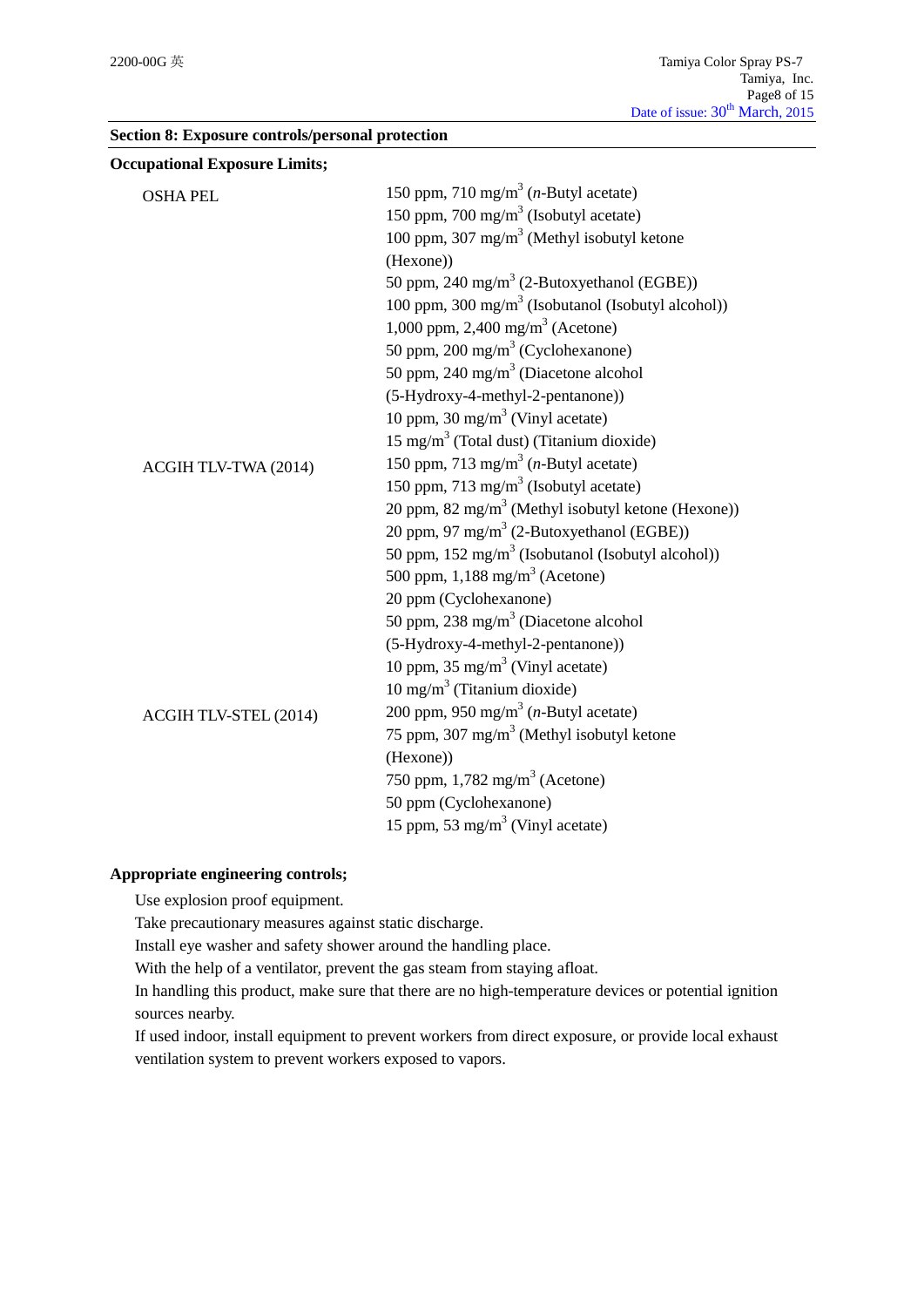## **Individual protection measures, such as personal protective equipment;**

| Wear gas mask for organic gases, dust mask and/or              |
|----------------------------------------------------------------|
| air-supplied respirator (in confined spaces) if necessary.     |
| Wear solvent resistance protective gloves if necessary.        |
| Wear protective glasses (goggle or with a side plate) or face  |
| protector if necessary.                                        |
| Wear protective clothing, boots or solvent resistance apron if |
| necessary.                                                     |
|                                                                |

## **Hygiene measure**

Do not eat, drink or smoke during work. Wash hands thoroughly after handling.

#### **Section 9: Physical and chemical properties**

|                               | Product Liquid        | Propellant (DME)                  |
|-------------------------------|-----------------------|-----------------------------------|
| Appearance                    | Orange liquid         | Under atmospheric pressure: Clear |
| (physical state, color, etc.) |                       | and colourless liquefied gas      |
|                               |                       | In pressure container: Clear and  |
|                               |                       | colourless liquid                 |
| Odor                          | Solvent or sharp odor | Slight sweet odor                 |
| Odor threshold                | No information        | No information                    |
| pH                            | Not applicable        | Not applicable                    |
| Melting point/freezing        |                       | $-141.5$ °C                       |
| point                         |                       |                                   |
| Initial boiling point and     | $56.2 - 171.2$ °C     | $-24.82$ °C                       |
| boiling range                 |                       |                                   |
| Flash point                   | $-20^{\circ}$ C       | $-41.1$ °C                        |
| Evaporation rate              | No information        | No information                    |
| Flammability (solid, gas)     | No information        | No information                    |
| Upper/lower flammability      | No information        | No information                    |
| or explosive limits           |                       |                                   |
| Vapor pressure                | 24.6 KPa (20°C)       | $0.41$ MPa $(20^{\circ}C)$        |
| Vapor density                 | No information        | $1.59$ (Air = 1)                  |
| Relative density              | No information        | No information                    |
| Solubility (ies)              |                       | Water: 7.0 g/100 cc               |
|                               |                       | $(18^{\circ}C 760$ mmHg)          |
| Partition coefficient:        | No information        | No information                    |
| $n$ -octanol/water            |                       |                                   |
| Auto-ignition temperature     | No information        | No information                    |
| Decomposition temperature     | No information        | No information                    |
| Viscosity                     | No information        | No information                    |
| Ignition point                | $>244^{\circ}$ C      | 350°C                             |
| Range of explosion            | $1.1 - 15.0$ vol%     | 3.4 - 24 vol%                     |
| Specific gravity              | ca. 0.9               | $0.661(20^{\circ}C)$              |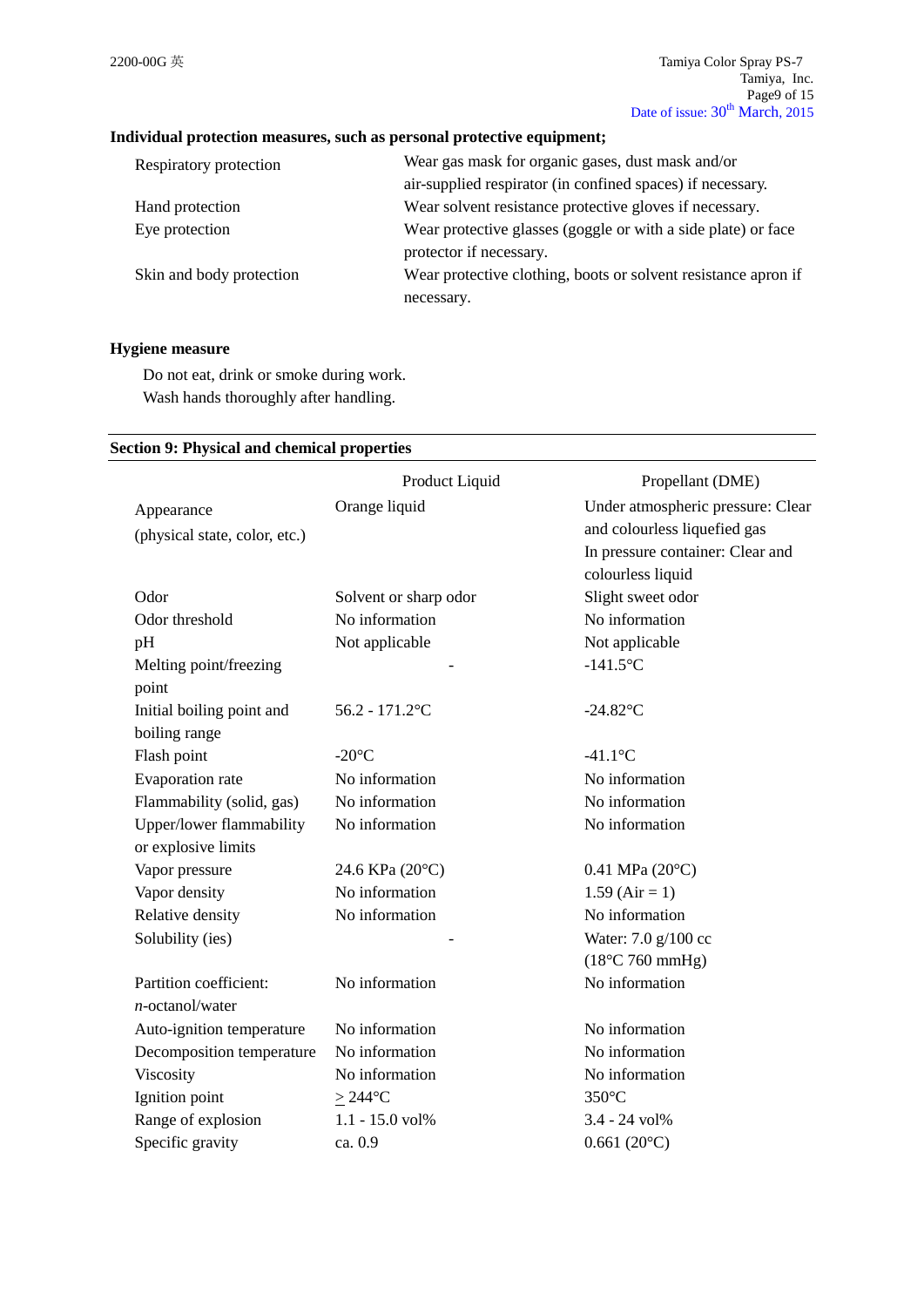#### **Other information**

No information

#### **Section 10: Stability and reactivity**

#### **Reactivity**

This product may explode at 40˚C or above. Static electrical charge may induce explosion.

#### **Chemical stability**

This product is a flammable liquefied gas, which tends to form an explosive gas mixture with air.

#### **Possibility of hazardous reactions**

This product contains high-pressure gas. This product may explode due to heating and shock. The use of this product in cars may cause smothering or lack of oxygen. Thoroughly ventilate car after use. Before ventilating, make sure of the absence of ignition sources nearby. Keep in mind that the gas tends to stay afloat at lower positions.

#### **Conditions to avoid**

Storage under high temperature and humidity conditions and use near fire (ignition source such as flame or sparks).

#### **Incompatible materials**

Strong oxidizers and strong alkali

#### **Hazardous decomposition products**

May produce toxic gases (e.g.  $CO$ ,  $NO_X$ ) by inflammation.

#### **Section 11: Toxicological information**

#### **Symptoms related to the physical, chemical and toxicological characteristics;**

Information on product:

| Acute toxicity (Dermal):                | This product is classified Category 5 by GHS classification.     |
|-----------------------------------------|------------------------------------------------------------------|
| Acute toxicity (inhalation - vapors):   | This product is classified Category 4 by GHS classification.     |
| Acute toxicity (inhalation - mist):     | This product is classified Category 5 by GHS classification.     |
| Skin corrosion/irritation:              | This product is classified Category 3 by GHS classification.     |
| Serious eye damage/irritation:          | This product is classified Category 2A by GHS classification.    |
| Skin sensitization:                     | This product is classified Category 1 by GHS classification.     |
| Carcinogenicity:                        | This product is classified Category 2 by GHS classification.     |
| Reproductive toxicity:                  | This product is classified Category 2 by GHS classification.     |
| Specific target organ toxicity single   | This product is classified Category 1 (liver, blood, respiratory |
| exposure:                               | system, kidneys, central nerves and central nervous system)      |
|                                         | by GHS classification.                                           |
| Specific target organ toxicity repeated | This product is classified Category 1 (kidneys, systemic         |
| exposure:                               | toxicity and lungs) and Category 2 (blood) by GHS                |
|                                         | classification.                                                  |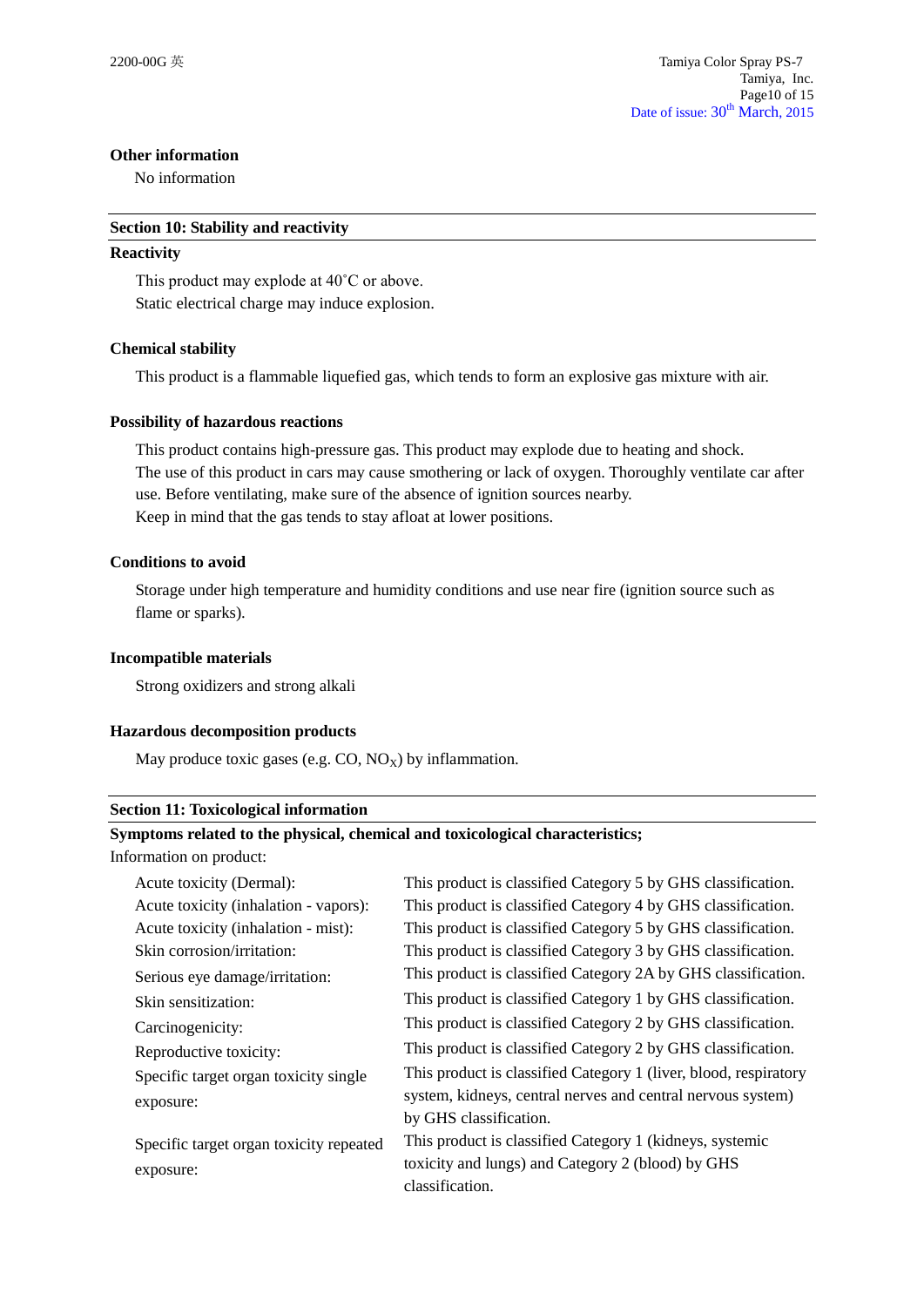| Other toxicological information                                               | Date of $\sum_{n=1}^{\infty}$ $\sum_{n=1}^{\infty}$<br>Contact of liquefied gas with skin may cause inflammation or<br>frostbite. |
|-------------------------------------------------------------------------------|-----------------------------------------------------------------------------------------------------------------------------------|
| Information on ingredients:<br>Butyl acetate                                  |                                                                                                                                   |
| Acute toxicity (oral):<br>Other toxicological information                     | Rat $LD_{50} = 14,870$ mg/kg<br>No information                                                                                    |
| iso-Butyl acetate                                                             |                                                                                                                                   |
| Acute toxicity (oral):<br>Other toxicological information                     | Rat $LD_{50} = 15,400$ mg/kg<br>No information                                                                                    |
| Methyl isobutyl ketone                                                        |                                                                                                                                   |
| Acute toxicity (oral):<br>Carcinogenicity:<br>Other toxicological information | Rat $LD_{50} = 2,080$ mg/kg<br>Methyl isobutyl ketone is classified Group 2B by IARC.<br>No information                           |
| Ethylene glycol mono- $n$ -butyl ether                                        |                                                                                                                                   |
| Acute toxicity (oral):<br>Carcinogenicity:                                    | Rat $LD_{50} = 500$ mg/kg<br>Ethylene glycol mono- $n$ -butyl ether is classified Group 3 by<br>IARC.                             |
| Other toxicological information                                               | No information                                                                                                                    |
| iso-Butyl alcohol                                                             |                                                                                                                                   |
| Acute toxicity (oral):<br>Other toxicological information                     | Rat $LD_{50} = 2,460$ mg/kg<br>No information                                                                                     |
| Acetone                                                                       |                                                                                                                                   |
| Acute toxicity (oral):<br>Other toxicological information                     | Rat $LD_{50} = 6,800$ mg/kg<br>No information                                                                                     |
| Cyclohexanone                                                                 |                                                                                                                                   |
| Acute toxicity (oral):<br>Carcinogenicity:<br>Other toxicological information | Rat $LD_{50} = 1,544 - 1,620$ mg/kg<br>Cyclohexanone is classified Group 3 by IARC.<br>No information                             |
| Diacetone alcohol                                                             |                                                                                                                                   |
| Acute toxicity (oral):<br>Other toxicological information                     | Rat $LD_{50} = 4,000$ mg/kg<br>No information                                                                                     |
| Vinyl acetate                                                                 |                                                                                                                                   |
| Acute toxicity (oral):<br>Carcinogenicity:                                    | Rat $LD_{50} = 2,900$ mg/kg<br>Vinyl acetate is classified Group 2B by IARC.                                                      |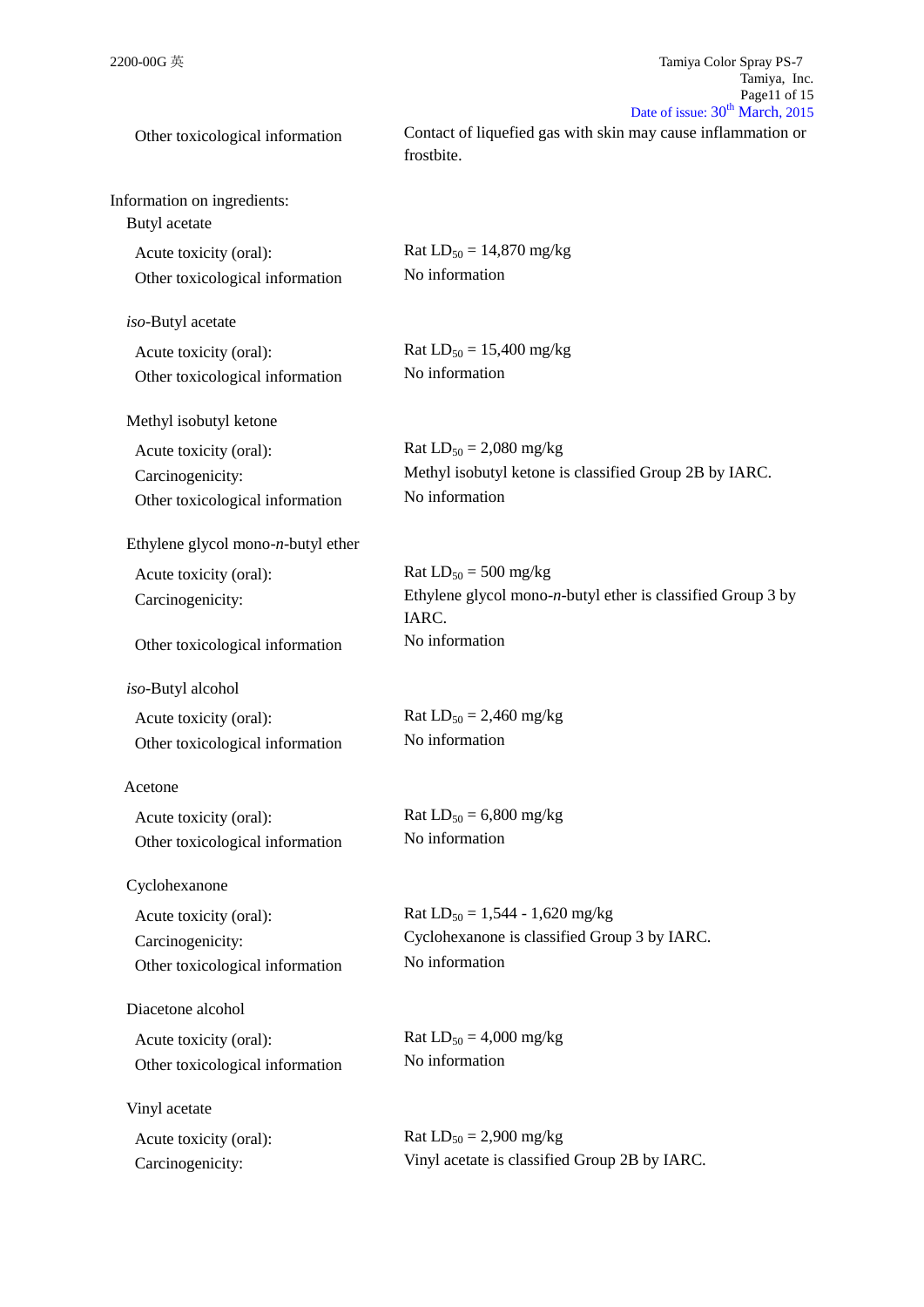Other toxicological information No information

Titanium Oxide (IV)

| Carcinogenicity:                | Titanium Oxide (IV) is classified Group 2B by IARC. |
|---------------------------------|-----------------------------------------------------|
| Other toxicological information | No information                                      |

#### **Delayed and immediate effects and also chronic effects from short- and long-term exposure;**

| May cause an allergic skin reaction.                               |
|--------------------------------------------------------------------|
| Causes serious eye irritation.                                     |
| Harmful if inhaled.                                                |
| Suspected of causing cancer.                                       |
| Suspected of damaging fertility or the unborn child.               |
| Causes damage to organs.                                           |
| Causes damage to organs through prolonged or repeated exposure.    |
| May cause damage to organs through prolonged or repeated exposure. |

#### **Numerical measures of toxicity (such as acute toxicity estimates);**

Acute toxicity was estimated based on ingredients of the product by additivity formula.

| <b>Section 12: Ecological information</b> |                                                                             |
|-------------------------------------------|-----------------------------------------------------------------------------|
| <b>Ecotoxicity:</b>                       |                                                                             |
| Information on product:                   | No information                                                              |
|                                           |                                                                             |
| Information on ingredients:               |                                                                             |
| Polyvinyl chloride-polyvinyl acetate      |                                                                             |
| Aquatic acute toxicity:                   | No information                                                              |
| Aquatic chronic toxicity:                 | No information                                                              |
| Butyl acetate                             |                                                                             |
| Aquatic acute toxicity:                   | A toxicity rank for aquatic life is $100 - 10$ ppm.                         |
| Aquatic chronic toxicity:                 | No information                                                              |
|                                           |                                                                             |
| iso-Butyl acetate                         |                                                                             |
| Aquatic acute toxicity:                   | A toxicity rank for aquatic life is 1,000 ppm.                              |
| Aquatic chronic toxicity:                 | No information                                                              |
| Methyl isobutyl ketone                    |                                                                             |
| Aquatic acute toxicity:                   | Fish ( <i>Carassius auratus auratus</i> ) $24h$ -TLm = $460 \text{ mg/L}$   |
| Aquatic chronic toxicity:                 | No information                                                              |
|                                           |                                                                             |
| Ethylene glycol mono- $n$ -butyl ether    |                                                                             |
| Aquatic acute toxicity:                   | Fish ( <i>Carassius auratus auratus</i> ) 24h-LC <sub>50</sub> = 1,700 mg/L |
| Aquatic chronic toxicity:                 | No information                                                              |
|                                           |                                                                             |
| iso-Butyl alcohol                         |                                                                             |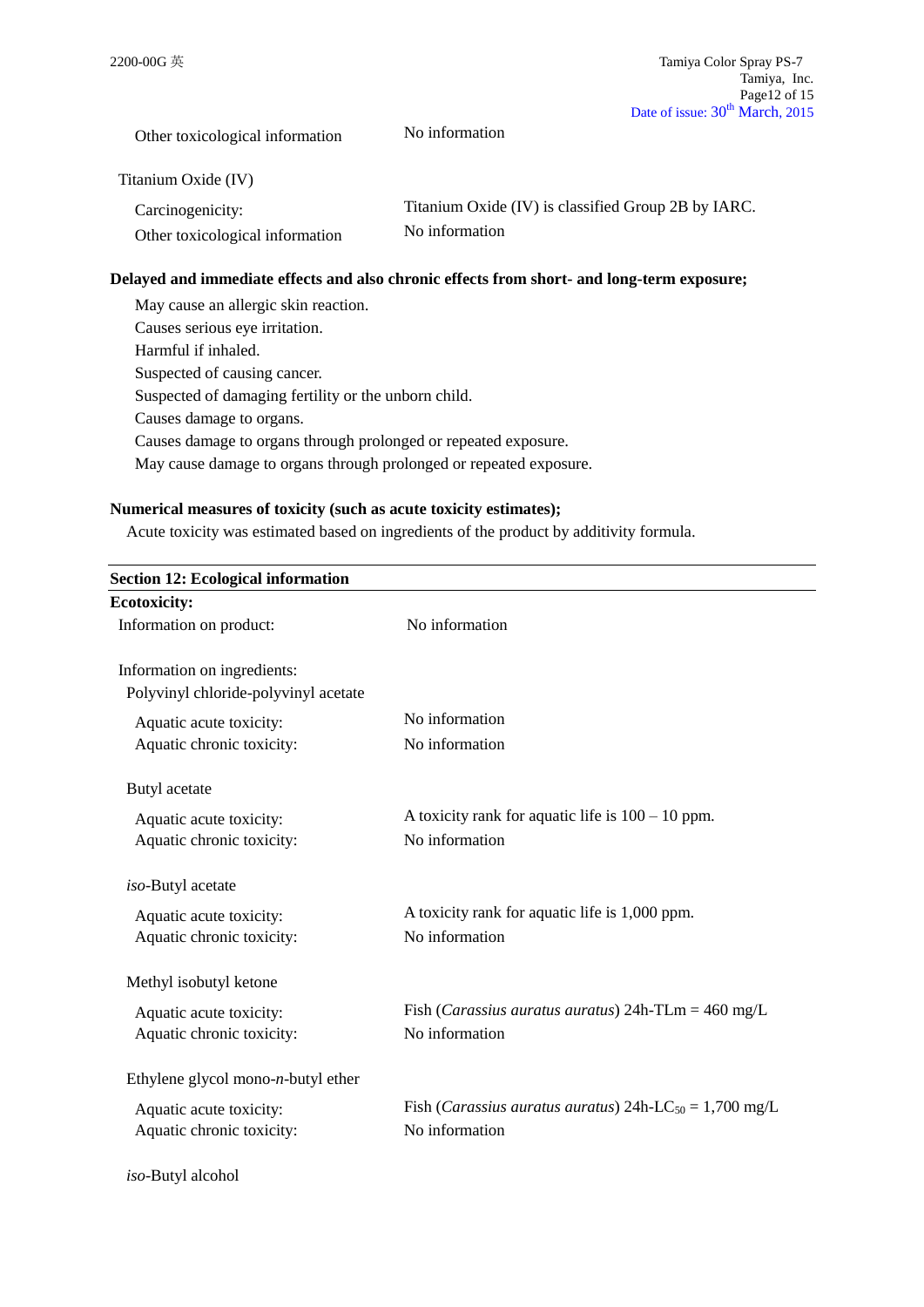| Aquatic acute toxicity:<br>Aquatic chronic toxicity: | Fish ( <i>Carassius auratus auratus</i> ) $24h$ -TLm = $2,600$ mg/L<br>No information                                                                                      |
|------------------------------------------------------|----------------------------------------------------------------------------------------------------------------------------------------------------------------------------|
| Acetone                                              |                                                                                                                                                                            |
| Aquatic acute toxicity:<br>Aquatic chronic toxicity: | Fish ( <i>Lepomis macrochirus</i> ) 96h-TLm = $8,300$ mg/L<br>No information                                                                                               |
| Cyclohexanone                                        |                                                                                                                                                                            |
| Aquatic acute toxicity:                              | Fish (Pimephales promelas) 96h-LC <sub>50</sub> = 527 mg/L<br>Fish (Bluegill sunfish) $48h$ -LC <sub>50</sub> = 460 mg/L                                                   |
| Aquatic chronic toxicity:                            | No information                                                                                                                                                             |
| Diacetone alcohol                                    |                                                                                                                                                                            |
| Aquatic acute toxicity:<br>Aquatic chronic toxicity: | Fish ( <i>Carassius auratus auratus</i> ) $LC_{50} = 12,250/8,930$ mg/L                                                                                                    |
| Vinyl acetate                                        |                                                                                                                                                                            |
| Aquatic acute toxicity:                              | Fish (Oryzias latipes) $LC_{50} = 2.39$ mg/L<br>Fish ( <i>Lepomis macrochirus</i> ) 96h-LC <sub>50</sub> = $18mg/L$<br>Crustaceans (Daphnia magna) $EC_{50} = 52/330$ mg/L |
| Aquatic chronic toxicity:                            | No information                                                                                                                                                             |
| Titanium Oxide (IV)                                  |                                                                                                                                                                            |
| Aquatic acute toxicity:<br>Aquatic chronic toxicity: | No information<br>No information                                                                                                                                           |
| Dimethyl ether (as propellant)                       |                                                                                                                                                                            |
| Aquatic acute toxicity:                              | No information                                                                                                                                                             |
| Aquatic chronic toxicity:                            | No information                                                                                                                                                             |
| Persistence and degradability:                       |                                                                                                                                                                            |
| Information on product:                              | No information                                                                                                                                                             |
| Information on ingredients:                          |                                                                                                                                                                            |
| Polyvinyl chloride-polyvinyl acetate                 |                                                                                                                                                                            |
| No information                                       |                                                                                                                                                                            |
| Butyl acetate                                        |                                                                                                                                                                            |
| Readily degradable.                                  |                                                                                                                                                                            |
| iso-Butyl acetate                                    |                                                                                                                                                                            |
| Readily degradable.                                  |                                                                                                                                                                            |
| Methyl isobutyl ketone                               |                                                                                                                                                                            |
| Readily degradable.                                  |                                                                                                                                                                            |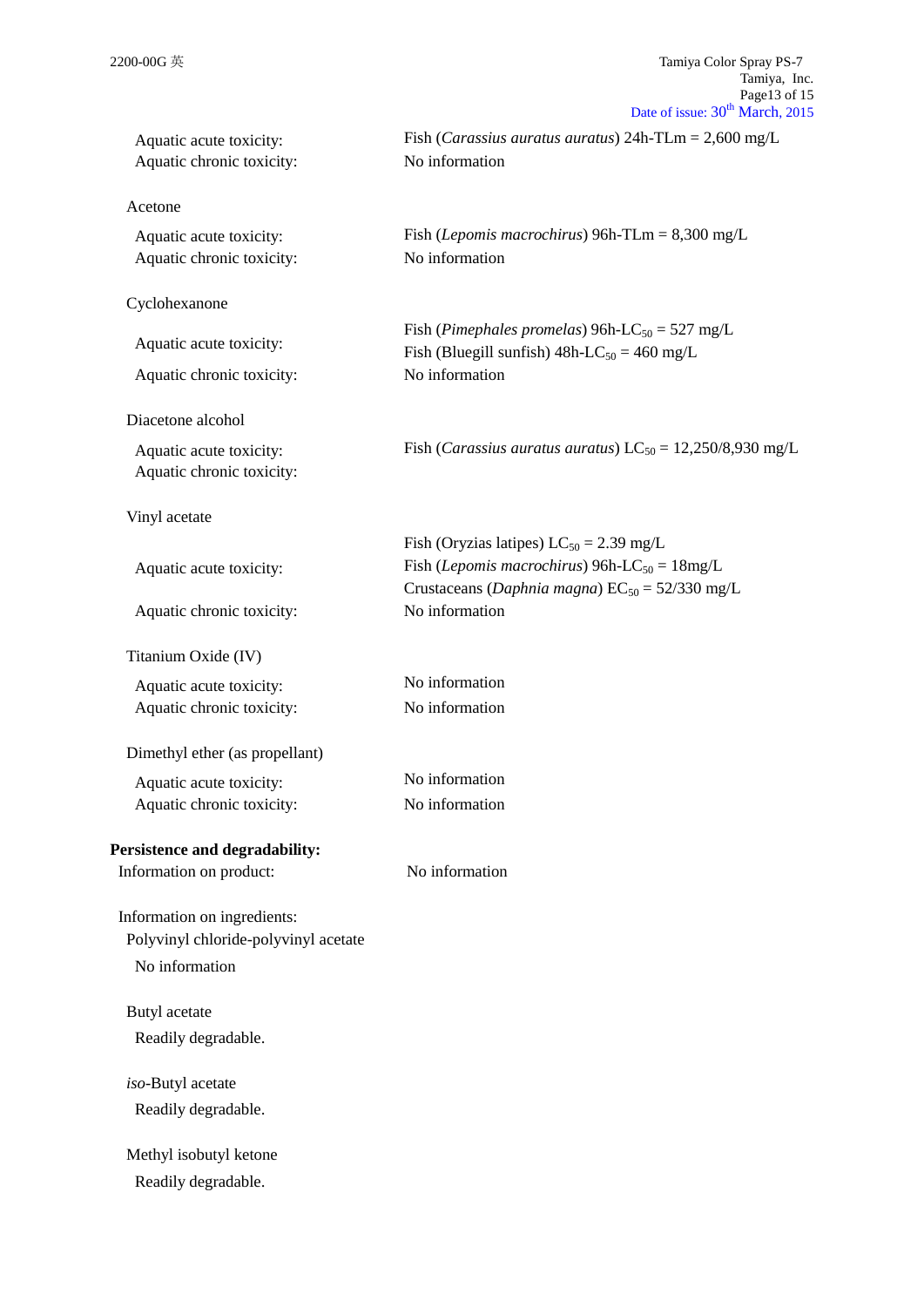| Ethylene glycol mono-n-butyl ether |                                                                                                   |
|------------------------------------|---------------------------------------------------------------------------------------------------|
| Readily degradable.                |                                                                                                   |
| iso-Butyl alcohol                  |                                                                                                   |
| Readily degradable.                |                                                                                                   |
| Acetone                            |                                                                                                   |
| Degradable by activated sludge.    |                                                                                                   |
| Cyclohexanone                      |                                                                                                   |
| No information                     |                                                                                                   |
| Diacetone alcohol                  |                                                                                                   |
| Readily degradable.                |                                                                                                   |
| Vinyl acetate                      |                                                                                                   |
|                                    | Readily degradable (degradation by $BOD = 90\%$ ) and bioaccumulative potential is low.           |
| Titanium Oxide(IV)                 |                                                                                                   |
| No information                     |                                                                                                   |
| Dimethyl ether (as propellant)     |                                                                                                   |
| No information                     |                                                                                                   |
| <b>Bioaccumulative potential:</b>  |                                                                                                   |
| Information on product:            | No information                                                                                    |
| <b>Mobility in soil:</b>           |                                                                                                   |
| Information on product:            | No information                                                                                    |
| Other adverse effects:             |                                                                                                   |
|                                    | No information available at this time. However, be careful because the leakage or disposal of the |

## **Section 13: Disposal considerations**

#### **Waste treatment methods**

Dispose of material waste in accordance with governmental regulations.

Prevent release of material into natural.

product may cause affects to the environment.

Incinerate in a where permitted by appropriate federal, state and local regulations.

Comply with all federal, state and local regulations.

Do not dump this product into sewers, on the ground or into any body of water.